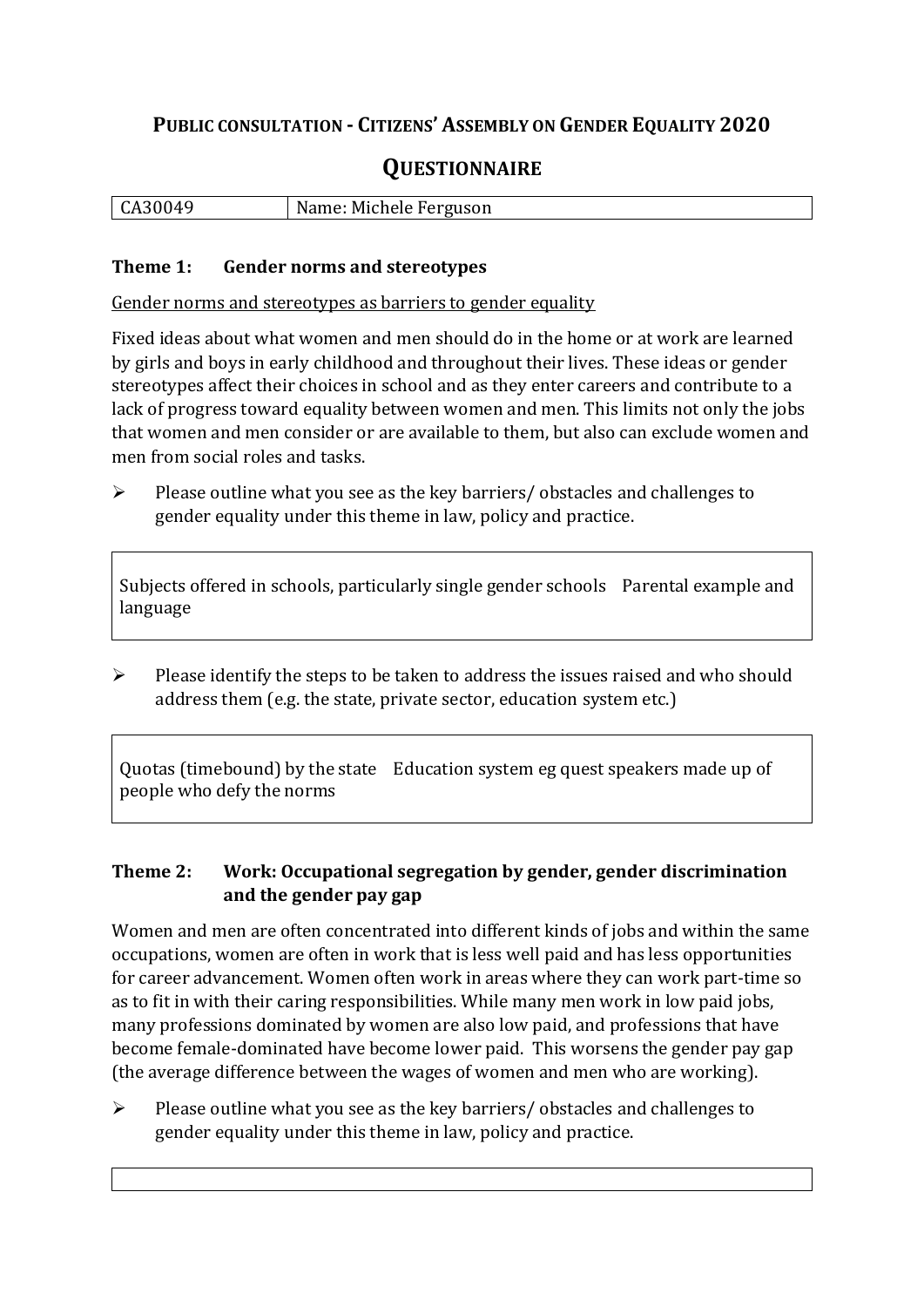Glass ceiling - women don't play the political game. Particularly in large corporates Women take maternity leave and career breaks. Most professions that are female dominated (eg nurses, teachers) are civil servants with pay scales stated by government

➢ Please identify the steps to be taken to address the issues raised and who should address them (e.g. the state, private sector, education system etc.)

State - higher levels if pay for teachers, nurses and other female dominated professions State - make it obligatory to report gender pay gaps in financial statements. Note the definition of pay gap should take account of years of service and compare rates of pay for similar roles rather than being some form of average. Private sector- proactive surveys Education system- steps to encourage women to (1) seek salary increase at contract negotiation stage and (2) throughout career

#### **Theme 3. Care, paid and unpaid, as a social and family responsibility**

Care -- the social responsibility of care and women and men's co responsibility for care, especially within the family

Women remain disproportionately responsible for unpaid care and often work in poorly paid care work. For working parents or [lone parents,](https://aran.library.nuigalway.ie/bitstream/handle/10379/6044/Millar_and_Crosse_Activation_Report.pdf?sequence=1&isAllowed=y) balancing paid work with parenting and or caring for older and dependent adults presents significant challenges. Women are [most disadvantaged by these challenges,](https://eige.europa.eu/gender-equality-index/game/IE/W) yet men also suffer from lack of opportunities to share parenting and caring roles. Despite recent legislation and policy initiatives to support early years parental care, [inequalities in the distribution of unpaid](https://www.ihrec.ie/app/uploads/2019/07/Caring-and-Unpaid-Work-in-Ireland_Final.pdf)  [care](https://www.ihrec.ie/app/uploads/2019/07/Caring-and-Unpaid-Work-in-Ireland_Final.pdf) continue between women and men. The cost of childcare has been identified as a particular barrier to work for women alongside responsibilities of caring for older relatives and dependent adults.

➢ Please outline what you see as the key barriers/ obstacles and challenges to gender equality under this them in law, policy and practice.

Society expectation that females will be carer Gender pay gap makes it more logical for the female to be the carer. Preference for women to be carer

➢ Please identify the steps to be taken to address the issues raised and who should address theme (e.g. the state, private sector, education system etc.)

State - increase in carer allowance State - study on whether to grant allowance / tax break for stay at home parents State and education system - encourage males to be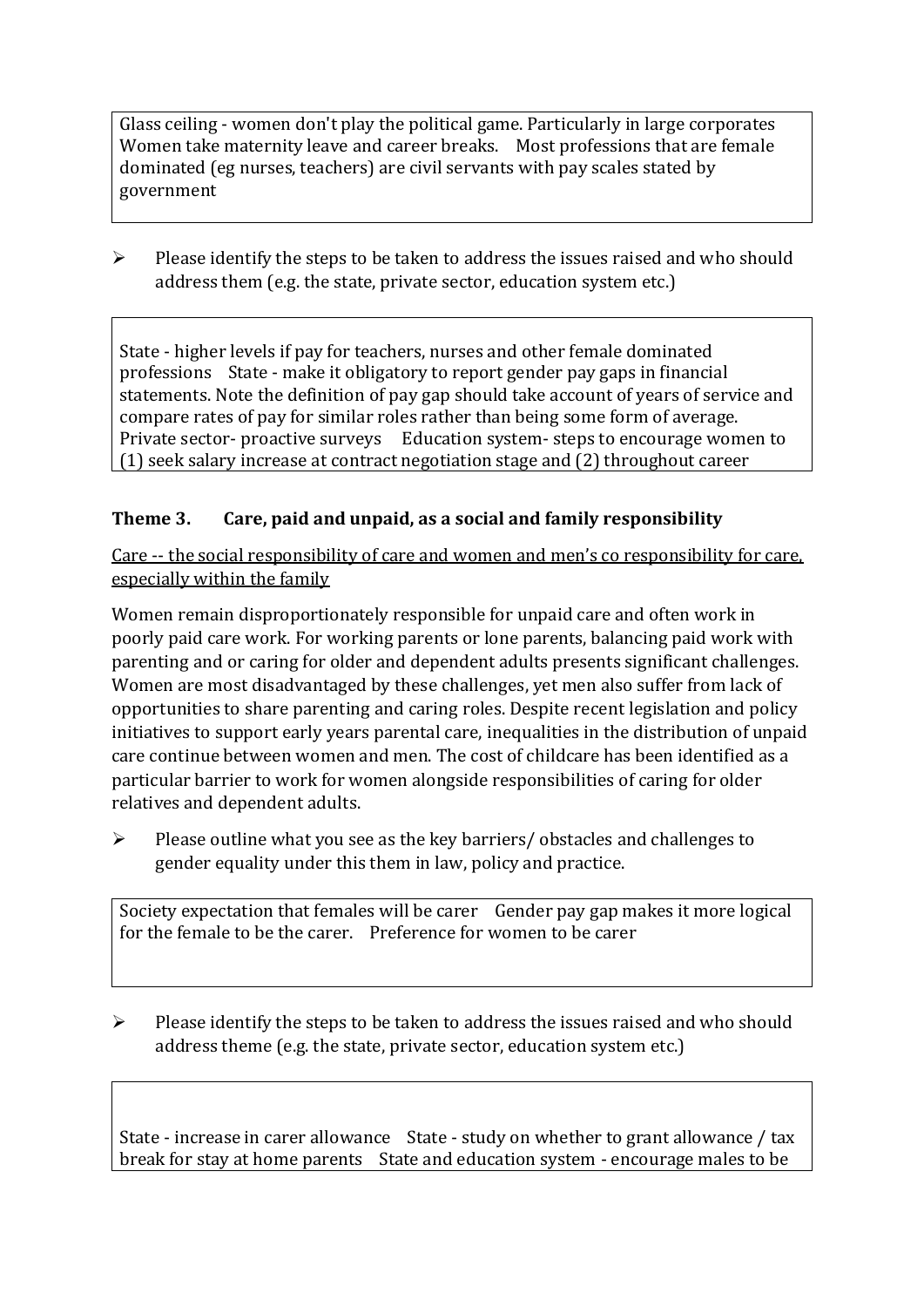stay at home dads and carers State - joint maternity/paternity leave similar to Scandinavian model

#### **Theme 4: Women's access to, and representation in, public life and decision making**

Ensure women's participation and representation in decision-making and leadership in the workplace, political and public life

Women are systematically underrepresented in leadership in [economic](https://eige.europa.eu/gender-equality-index/2019/compare-countries/power/2/bar) and [political](https://eige.europa.eu/gender-equality-index/2019/compare-countries/power/1/bar)  [decision-](https://eige.europa.eu/gender-equality-index/2019/compare-countries/power/1/bar)making. Despite the introduction of a candidate gender quota (through the system of party funding) for national political office, and [initiatives](https://betterbalance.ie/) to support women's access to corporate decision-making roles, men continue to dominate leadership positions. There are also issues to be considered around how media represents women and men.

➢ Please outline what you see as the key barriers/ obstacles and challenges to gender equality under this theme in law, policy and practice.

Difficulty for younger women to enter politics as not conducive to family life Political career lacks stability - failure to be re-elected means salary ceases. Women are traditionally more risk-averse. Quotas are low at 30% and don't reflect population Difficulties in maternity leave for politicians

 $\triangleright$  Please identify the steps to be taken to address the issues raised and who should address them (e.g. the state, private sector, education system etc.)

State - study to see how to encourage more female candidates State - study re maternity leave State - study re "work from home for rural TDs" - is it possible to represent the people without attending the dail

### **5. Where does gender inequality impact most?**

To conclude we would be interested in your response to the following question: In which area do you think gender inequality matters most?

Please rank the following in order of importance, 1 being the most important:

- **Paid work** 1 • Home  $\&$  family life  $\qquad \qquad \qquad \text{4}$ 
	- Education 5